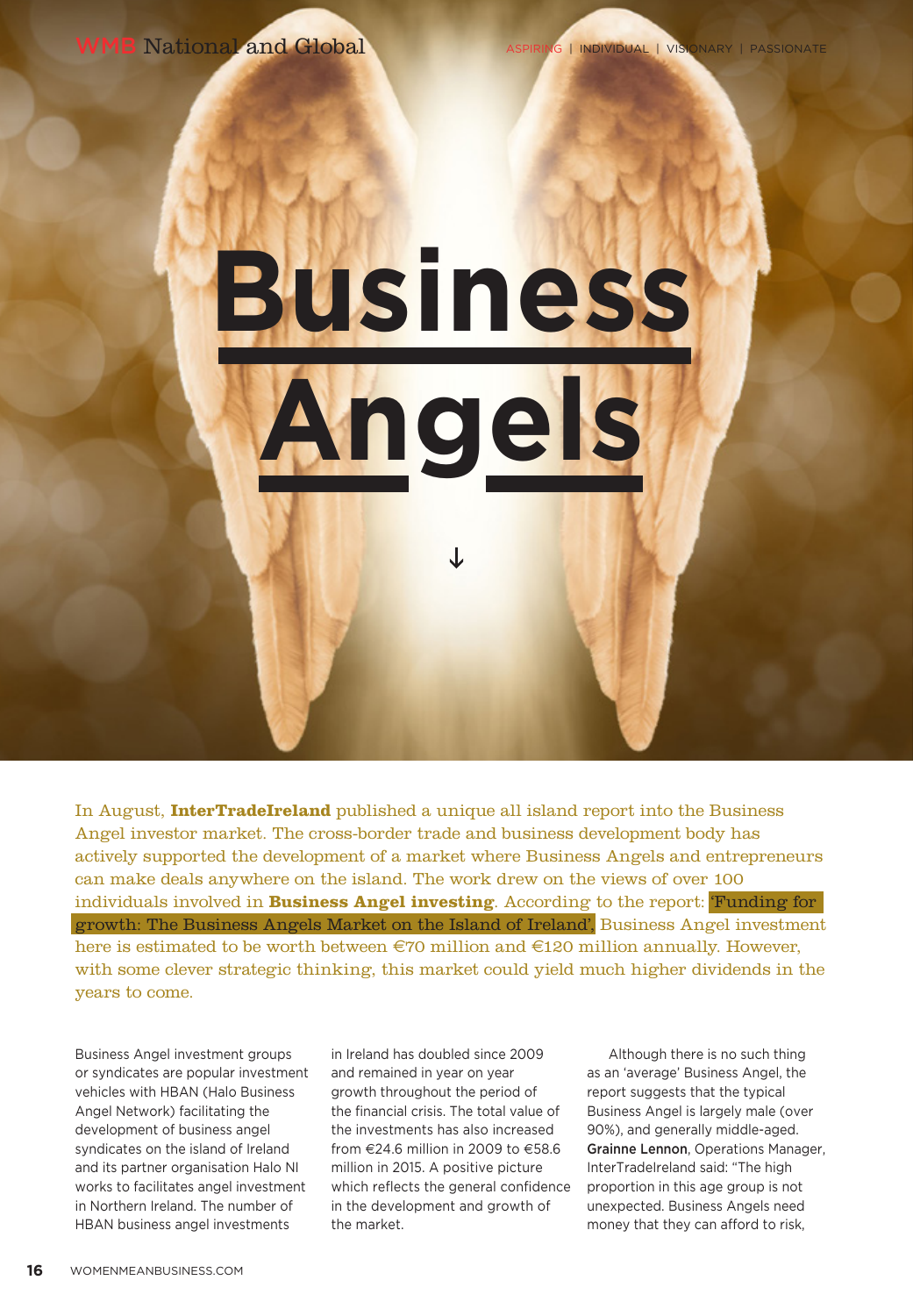

they also need business experience and know-how and the time to provide support to businesses in which they invest, which would realistically reflect those in mid/latecareers".

"There is a growing trend in the UK towards more female Business Angels and an increasing number of younger Business Angels, observable in the USA, reflecting technology entrepreneurs 'cashing-out' at an early age. So far, these trends appear to be less pronounced on the island of Ireland. We'd like to see this trend towards diversifying the Business Angel talent pool replicated as future all-island syndicates develop". It is also worth noting that HBAN has facilitated the introduction of a number of Irish female business angels to the newly formed EBAN Rising Tide investment syndicate, a

group of over 90 women from 25 countries which plans to invest €1m+ in early stage European companies.

In Ireland, the key incentive for investors is the Employment and Investment Incentive (EII) - a tax relief incentive scheme which provides for tax relief of up to 40% in respect of investments. The EII scheme allows an individual investor to obtain income tax relief on investments for shares in certain companies up to a maximum of €150,000 per annum in each tax year up to 2020. While effective tax incentives are regarded as important in an absolute sense, other factors are equally important according to the report. Most notably, the quality, viability, and commercial potential of the entrepreneur and business idea, were regarded by many of the study's Business Angels as equally or more important factors in making

investments than the potential for mitigating risk or maximising returns through tax incentives.

Investing can also often be a 'stop-start' process, with other priorities (work related and/or personal) impacting on the flow and scale of investing, alongside the need for time between investments to see how they develop and mature.

In the wider European context, Grainne notes that: "Business Angels contribute significantly to the financing of early stage companies and, collectively, Business Angels are more important than venture capital funds at the start-up and early stage of investment - a 2014 European Business Angel Network (EBAN) report estimates that, in Europe, Business Angels invest €3 for every €1 invested by venture capital funds in the early stage investment market.